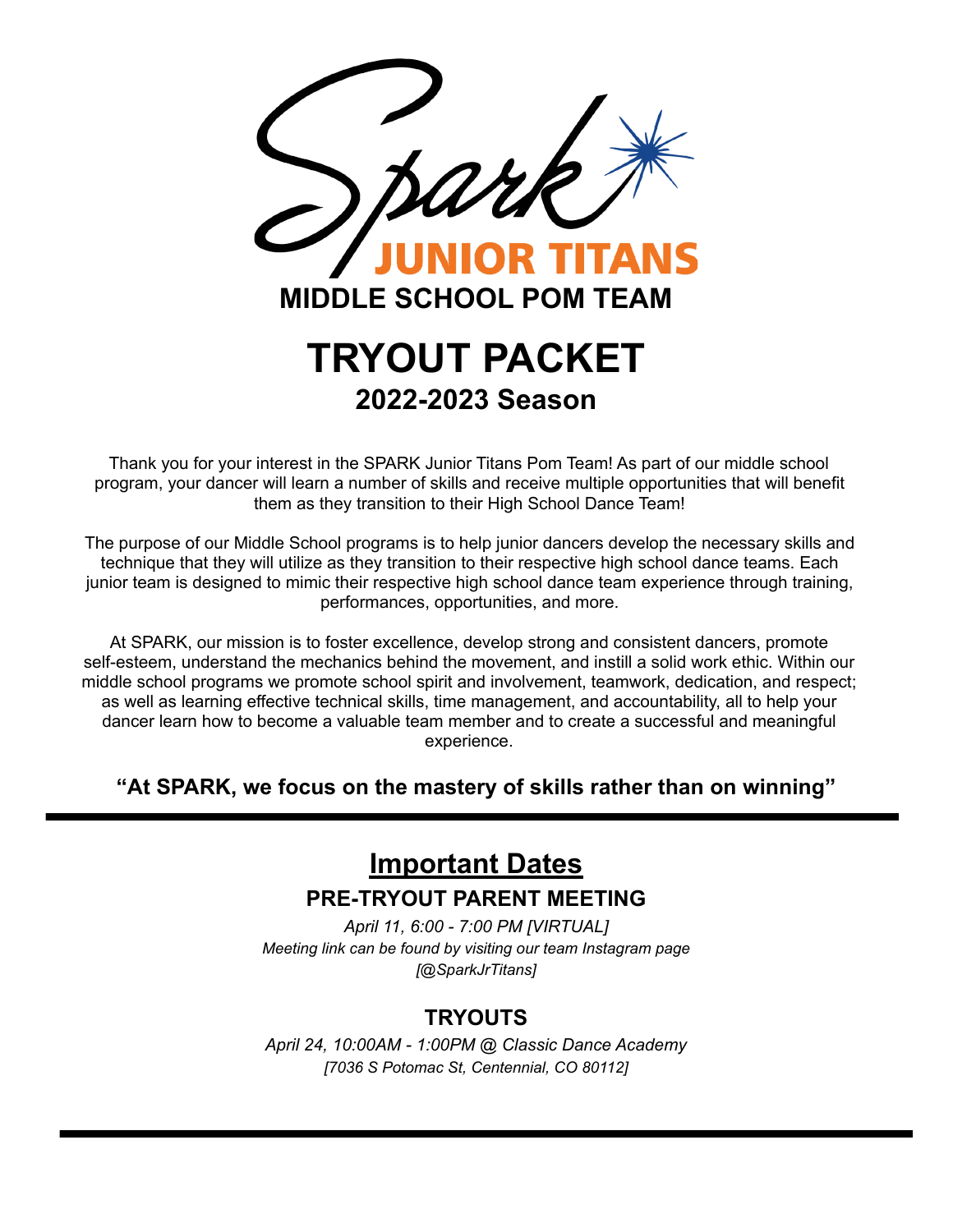# **TRYOUT INFORMATION**

**Please read through the entirety of this packet carefully and thoroughly, and contact the coaches directly (SparkJrTitans@gmail.com) if you have any questions or concerns prior to tryouts.**

#### **\*\*PLEASE NOTE\*\***

## **\*\*TRYOUTS ARE CLOSED TO SPECTATORS\*\***

\*\***Please plan to drop your athlete/dancer off and pick them up at the time stated above.\*\*** \*\* Parents/guardians are welcome to sit in their cars in the parking lot while waiting for tryouts to end.\*\* **\*\*Thank you in advance for adhering to this request.\*\***

**REQUIRED ITEMS -** *The following items are required from each athlete to participate in tryouts*

- Tryout Registration
	- Registration can be completed via www.Spark-Dance.com
	- The liability waiver must be agreed to in order to participate in tryouts

#### **TRYOUT ATTIRE -** *Please dress appropriately!*

- Wear ALL BLACK and *FITTED* dance attire
	- i.e. something you can move comfortably in
	- Preferably no baggy shirts, sweaters, or sweatpants
- Bring tennis shoes and/or some form of dance shoe
	- i.e. jazz shoes, turners, etc.
- NO jewelry, NO Gum, NO EXCEPTIONS
- Hair should be pulled back & out of your face
- Cell phones and smart watches must be **turned off and put away**
	- Texting is not permitted during tryouts

PREFERRED SKILLS - The following is a list of skills the coaches will be looking for as we consider which team each dancer should be placed on. The following list is just a reference and should be used as such. Coaches/judges may *ask to see additional skills not listed here.*

- General Skills
	- Basic arm strength & coordination
	- HIGH energy
	- Smiling
	- Ability to learn choreography
	- Desire to learn & grow as a dancer
- **Technique** 
	- Flexibility Splits/Leg Holds
	- Kicks Individual/Kickline
	- Toe touches
	- Leaps
	- Single or double pirouette
	- Knowledge of basic pom & jazz style/skills
	- Strong grounded movement
	- Endurance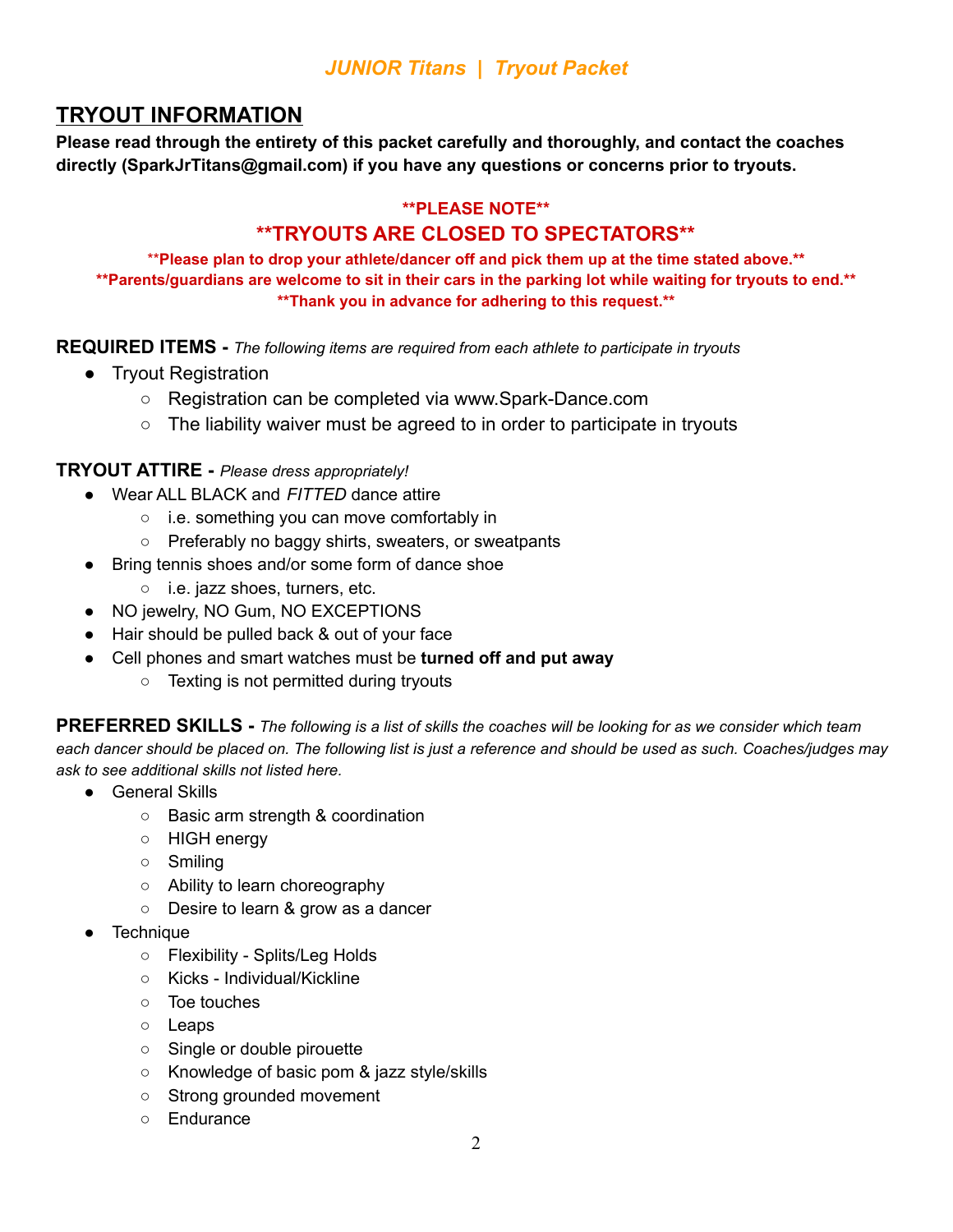**TEAM EVALUATION** - The following is a list of categories that coaches and judges will use when considering the

*placement of each dancer.*

- Dance/technical abilities
	- Dance technique
	- Knowledge of routine/steps
	- Execution
	- Showmanship
	- Overall performance
- **Overall qualities** 
	- Attitude
	- Work ethic
	- Ability to work well within a team
	- Professionalism
	- Coachability
	- Participation
- Preferred skills
	- SEE ABOVE

**TEAM SELECTION -** *Team selections are at the coaches discretion.*

● Team selections will be emailed out to individuals following tryouts on the evening of **April 24** Any questions regarding placement will be answered 12-24 hours after results have been sent

# **GENERAL INFORMATION**

The Junior Titans 2022/2023 season will run from April through January. Tryouts are open to 6<sup>th</sup>, 7<sup>th</sup>, and 8<sup>th</sup> grade students who plan to attend Legend High School. All athletes who make the team will receive the following team items:

- Performance attire (uniform and/or costume)
- Poms
- Practice apparel
- A team bag
- Jazz shoes/Pirouettes
- Team tennis shoes

The following opportunities will be made available to each dancer who makes the team (pending COVID restrictions from the county, school district, and/or high school/venue):

- Team performances (Competitive and other)
- Mentorship from the Legend Poms dancers
- Team bonding events
- And more!

The team will compete in Pom for the 2022/2023 season.

**PLEASE NOTE, athletes/dancers cannot participate on another competitive dance team while on the Junior Titans Dance Team.**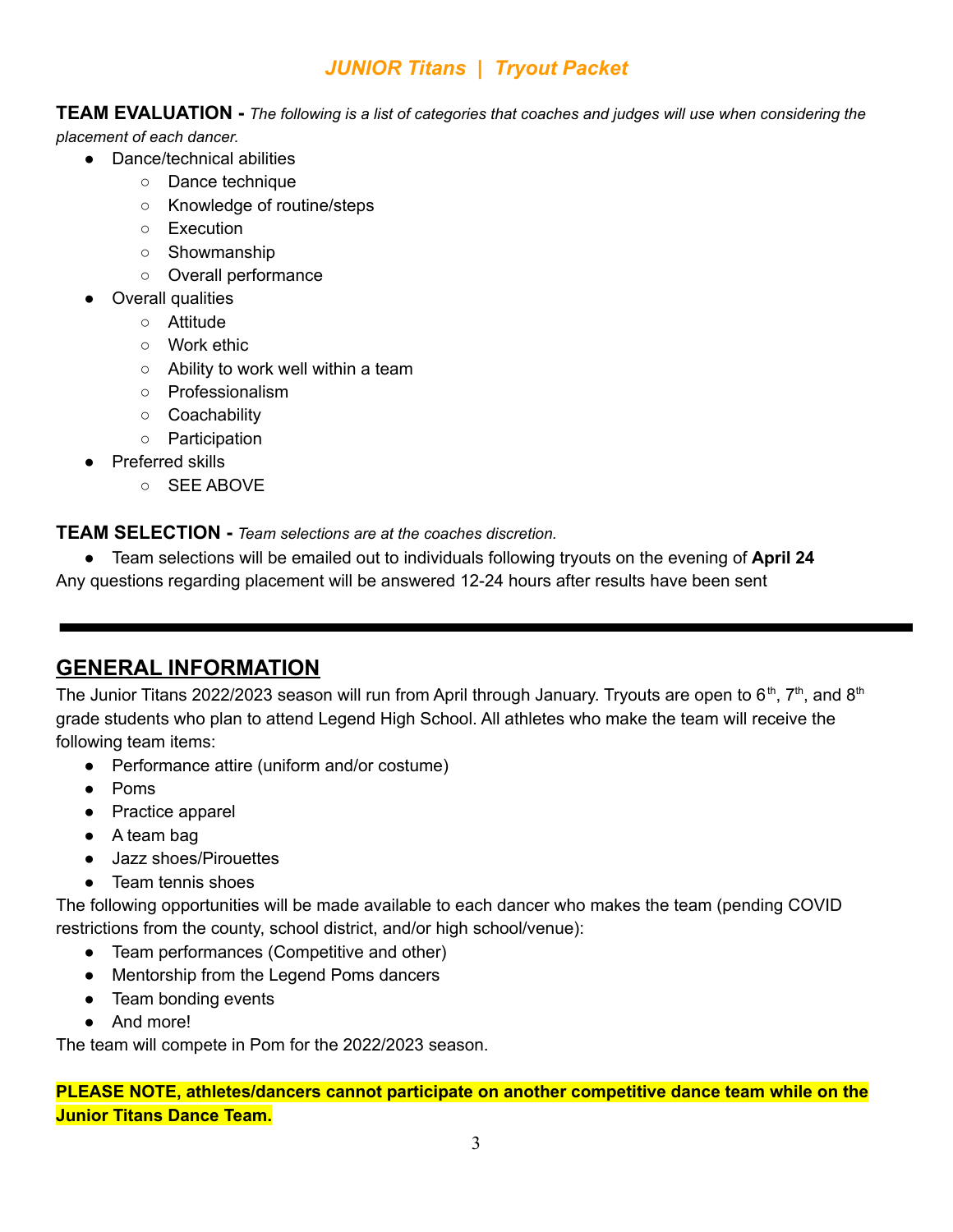### **SEASON PRACTICES**

- Practices will typically be held on weekdays in the evenings
	- Teams *may* have additional Saturday or Sunday practices at the coach's discretion and pending facility availability
- Practices will be held at local dance, yoga, and/or other studios or appropriate dance spaces
	- Locations may vary day-to-day but will typically be the same week-to-week
		- *(i.e. Mondays and Tuesdays at Classic Dance, and Thursdays at Trails Rec Center - this is just an example)*
- Coaches will distribute and review the schedule for the season at the first team meeting following tryouts

#### **WEEKLY COMMITMENT**

- Practice/technique [4-5 hours total]
- Additional hours may be added/expected *on occasion* for things such as:
	- Performances/Competitions
	- Team events (Team bonding activities, fundraisers, ect.)

#### **PERFORMANCE OPPORTUNITIES** *Pending COVID restrictions of the school, district, and county*

- Mini Titans Clinics
- Legend High School Basketball Games
- SPARK Spring Showcase
- Any other opportunities that may arise!\*

*\*We will participate in as many performance opportunities as we are able/invited to!*

#### **COMPETITION SCHEDULE** *Specific dates are TBD & pending COVID restrictions*

- November  $\rightarrow$  UDA Competition
- $\bullet$  November/December  $\rightarrow$  NDA
- $\bullet$  January  $\rightarrow$  DTU Competition

**IMPORTANT DATES** *The following events should be taken into consideration before trying out as participation in* these events is of the utmost importance. Any known conflicts with the following dates and times should be discussed with *the coaches prior to tryouts*

- **Post-tryout Parent Meeting**
	- *April 25, 6:00 7:00 PM [VIRTUAL]*
	- Any parent who will be financially responsible for their athlete/dancer over the course of the season MUST attend this parent meeting
	- The initial deposit will be due at this time
- **Spring Technique/First Practices** *\*Pending facility confirmation*
	- *○ Week of May 9th exact date & time TBD\**
	- *○ Week of May 23rd exact date & time TBD\**
	- *○ Week of June 6th exact date & time TBD\**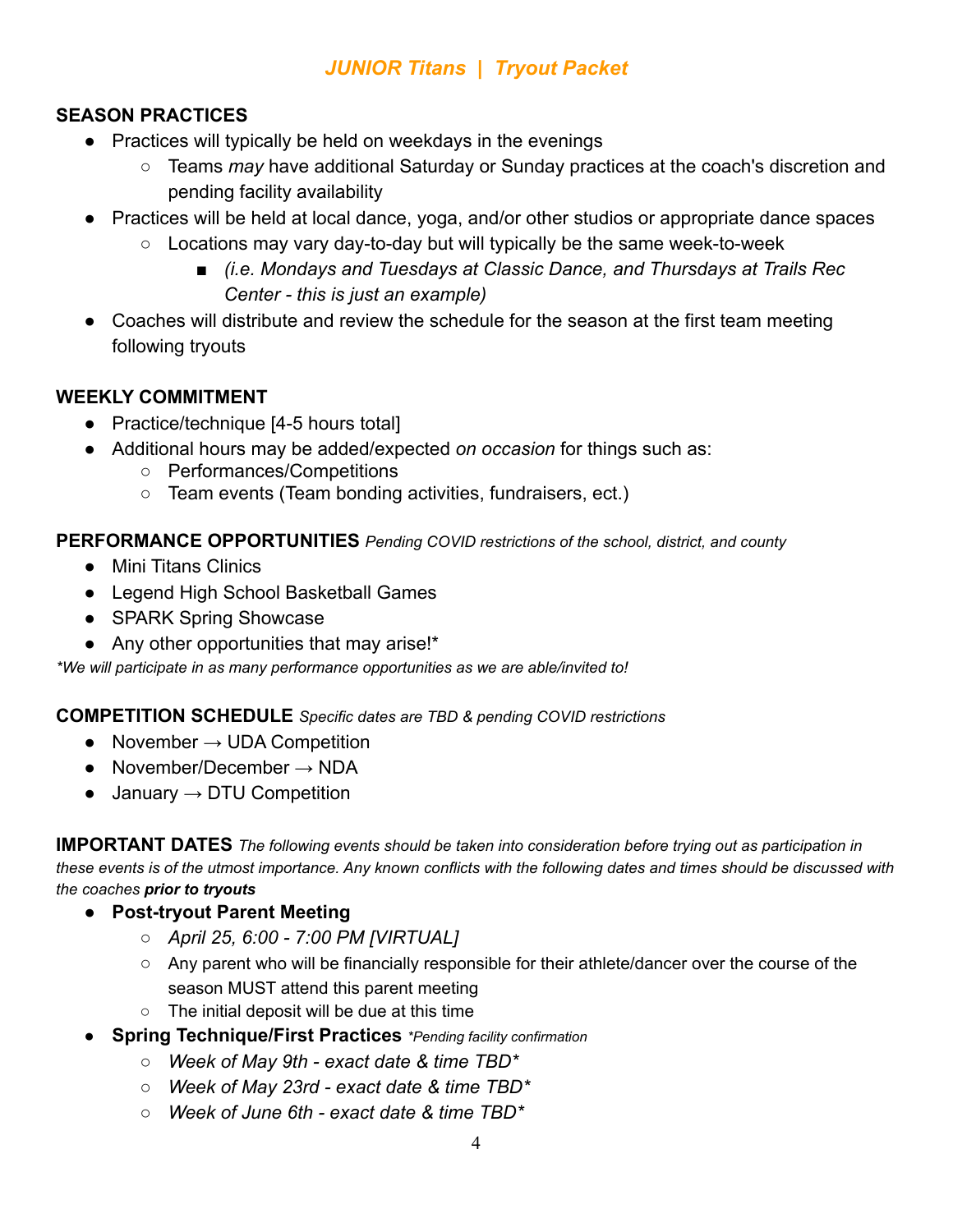- **Spring Showcase** 
	- May 14th, 1:30 4:30PM
	- Tentatively at Falcon Creek Middle School
- **Summer Camp** 
	- June 13-16, 8:30AM 12:30PM each day
- **Choreography**
	- July 25-26, 5:00PM 9:00PM each day

**IMPORTANT - If you have any scheduling conflicts with the dates listed above, please discuss with the coaching staff ASAP. [This includes any school related conflicts]**

*\*\*PLEASE NOTE, the dates and times listed above are subject to change at the discretion of the program and coaches. For the most accurate information, please follow us on Social media and check our website regularly.*

**OTHER IMPORTANT DATES -** *The following dates should be carefully noted for those who wish to participate on the Junior Titans Pom Team*

- **Summer Break**
	- Athletes are OFF from June 17 to July 24
	- We ask that you please try to plan any vacations during this time so that trips do not interfere with the important dates listed above and practice schedules
- **● Weekly Practices Begin**
	- Weekly practices begin the week of **August 22, 2022**

### **FINANCIAL COMMITMENT**

The estimated total cost for the 2022/2023 season is \$3,415 - \$3,880. This amount will be split between April and February, with a payment due by the 1st of each month. A detailed financial breakdown can be found in the "Financial Agreement" document. A deposit of \$400 will be due following the first parent meeting to secure your dancer's spot on the team. The deposit is applied to your total for the season.

As requested by the team/parents, fundraising opportunities will be made available to reduce overall costs for the season.

We do recognize that this sport is expensive. As a program that exists to help junior dancers prepare for their High School Dance Team, we aim to mimic the structure of their respective high school team but on a smaller scale. As such, our budget and pricing are built to reflect that. We continually do our best to minimize costs for the season and we create our annual budgets with this in mind. Upon request, we are happy to provide the estimated costs for the high school team in which your dancer will be joining for comparison.

**We never want an athlete's participation to hinge on finances so PLEASE reach out to the coaches and/or SPARK admin to discuss financial options for the season if needed.**